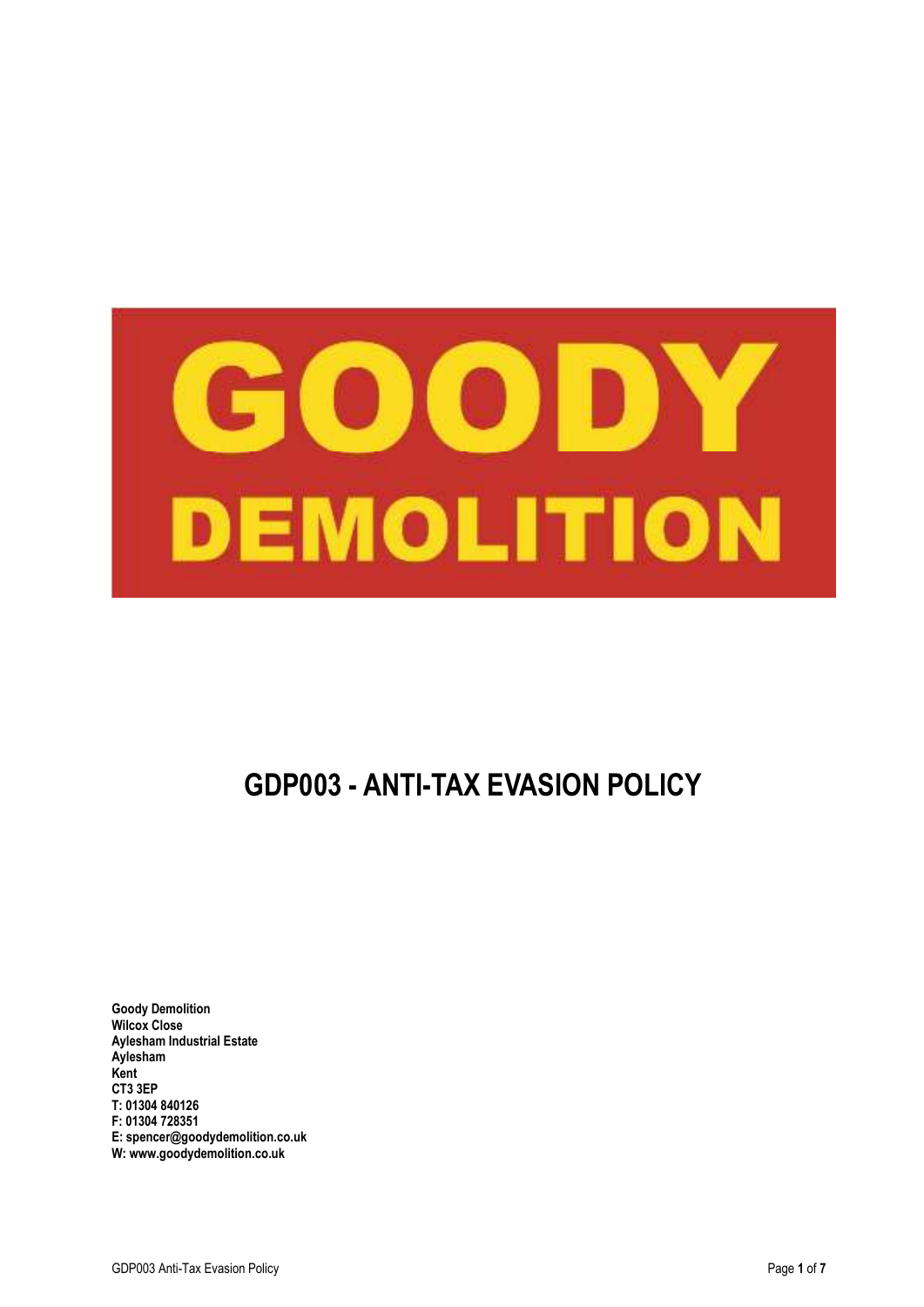## Revision Log

Reviewed: 06-07-2020

Date of next review: 05-07-2021

Version: 1

## **GOODY DEMOLITION LIMITED**

| <b>Responsibility</b> | <b>Position / Role</b>    | <b>Name</b>     | <b>Date</b> | <b>Signature</b> |
|-----------------------|---------------------------|-----------------|-------------|------------------|
| Content               | <b>Operations Manager</b> | Spencer Nichol  | 16/12/19    |                  |
| Reviewer              | Accountant                | Danial Phillips | 16/12/19    |                  |
| Approval              | <b>Managing Director</b>  | Gary Venner     | 16/12/19    |                  |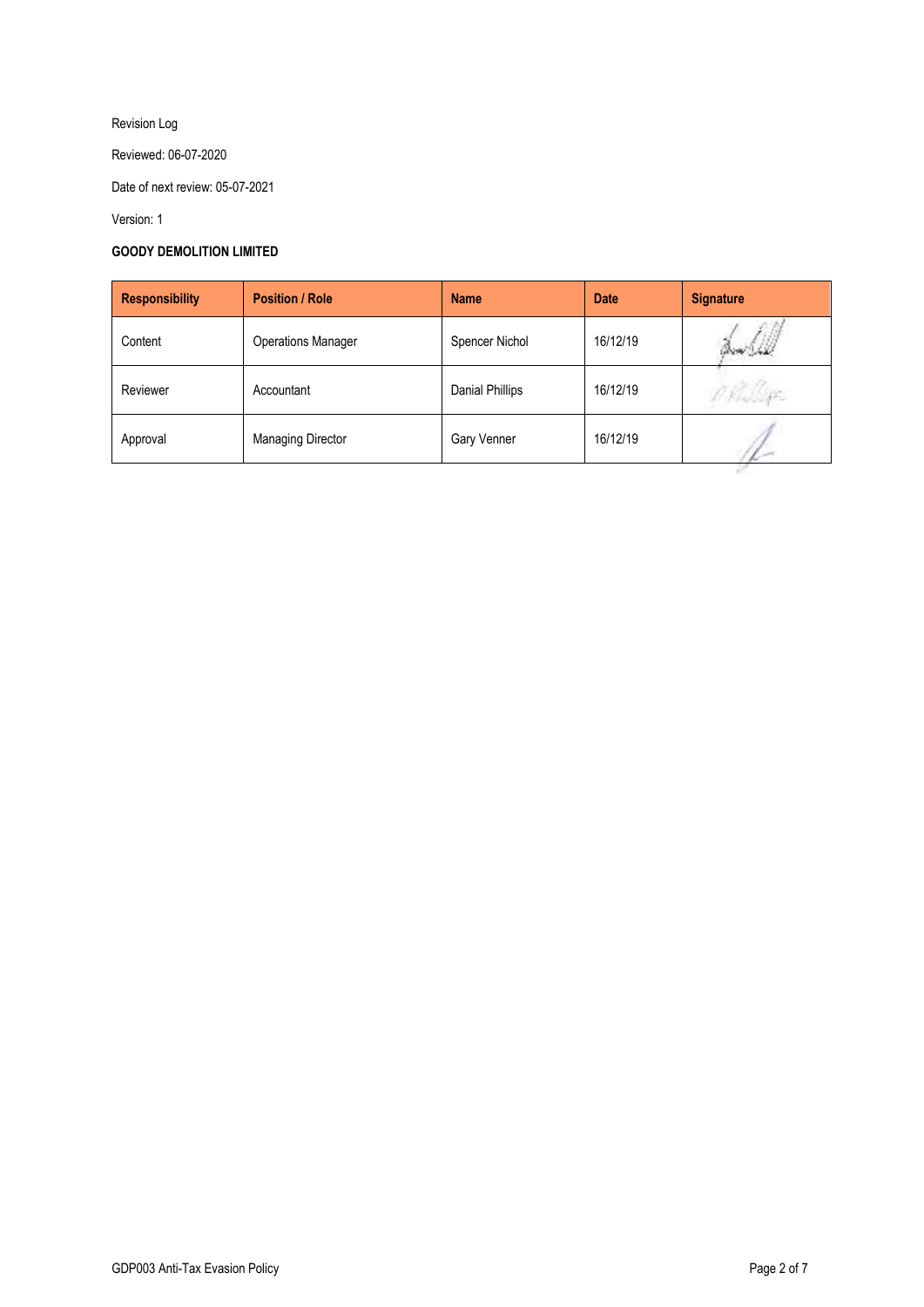## **Goody Demolition Limited Coody Demolition Limited Coody Demolition Limited Cooley Research 2012 12:00 Anti-Tax Evasion Policy**

Revision History

| Revision | Date     | <b>Description of Change</b> |
|----------|----------|------------------------------|
|          | 16/12/19 | First issue                  |
|          |          |                              |

## **Last review date:**

**Review frequency:** Yearly

#### Distribution List

| No. | <b>Function Title</b>        | Company         | Name (Optional) |
|-----|------------------------------|-----------------|-----------------|
|     | <b>Managing Director</b>     | Goody Demo      | Gary Venner     |
| 2   | Accountants                  | Wilkins Kennedy | Stuart Chapman  |
| 3   | <b>Commercial Department</b> | Goody Demo      |                 |
| 4   | <b>Accounts Department</b>   | Goody Demo      |                 |
| 5   | <b>Interested Partners</b>   | Various         |                 |
| 6   |                              |                 |                 |
|     |                              |                 |                 |
| 8   |                              |                 |                 |

#### Reference Documents

| Document number | <b>Title</b>                                |
|-----------------|---------------------------------------------|
| MSP 001 iss 5   | Management System Policy Manual             |
| MSP 004 iss 7   | Purchasing Supplier & Subcontractor Control |
|                 | <b>Fraud Policy</b>                         |
|                 | <b>Modern Slavery Policy</b>                |
|                 |                                             |

## Abbreviations

| Abbreviation | <b>Term</b>                     |
|--------------|---------------------------------|
| GDL          | <b>Goody Demolition Limited</b> |
|              |                                 |
|              |                                 |
|              |                                 |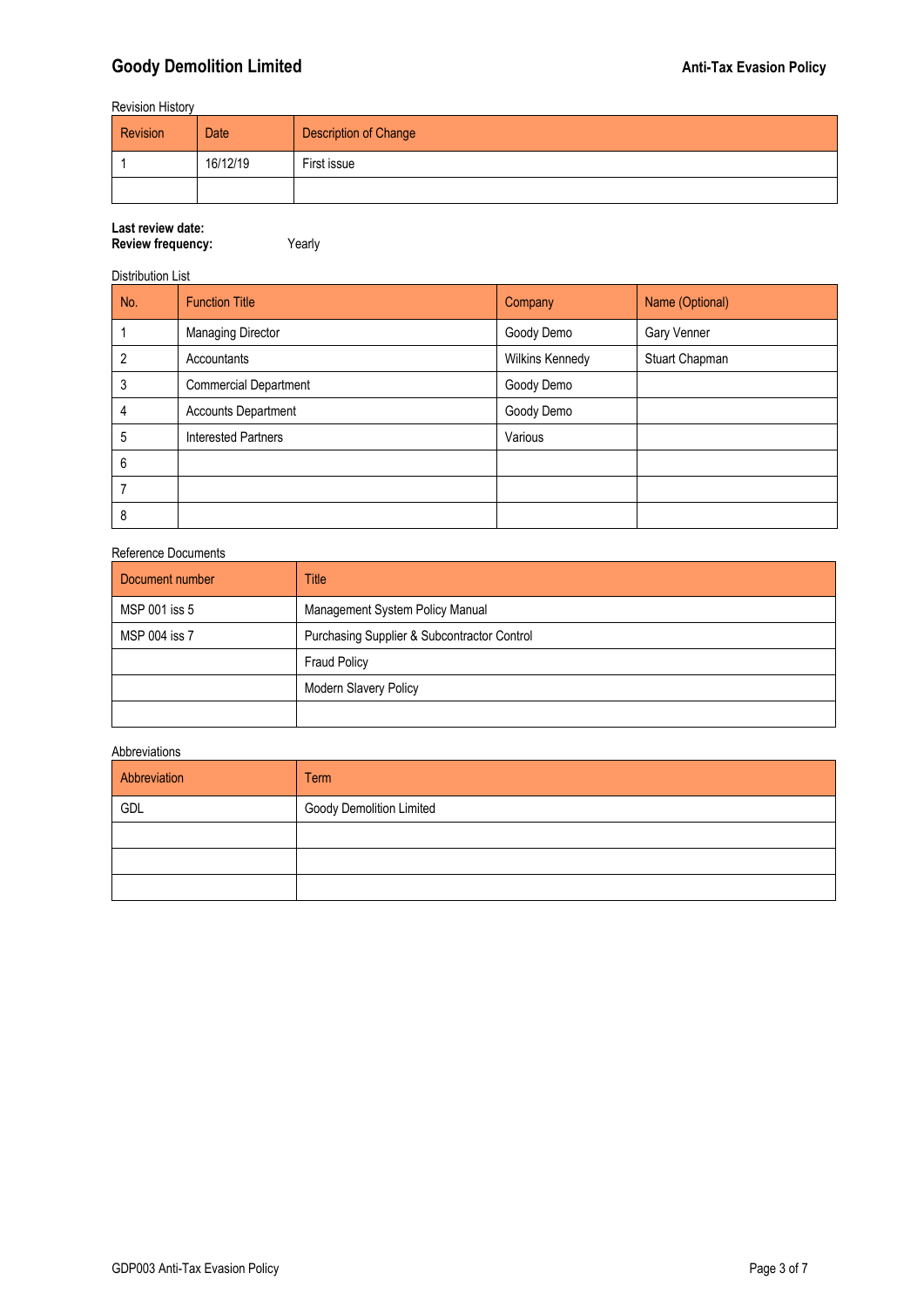## **Table of Contents**

|                         |                                              | Page           |
|-------------------------|----------------------------------------------|----------------|
| 1                       | Anti-Tax Evasion Policy                      | 4              |
| $\overline{2}$          | Anti-Tax Evasion Value Statement             | 4              |
| 3                       | Who Must Comply with this Policy?            | $\overline{4}$ |
| $\overline{\mathbf{4}}$ | Who is Responsible for this Policy?          | 4              |
| 5                       | What is the Facilitation of Tax Evasion      | 5              |
| 6                       | <b>Company Responsibilities</b>              | 5              |
| 7                       | What Team Members and Associates Must Not Do | 6              |
| 8                       | Prevention Through Vigilance                 | 6              |
| 9                       | How To Raise A Concern                       | 6              |
| 10                      | <b>Reporting Suspicions</b>                  | 6              |
| 11                      | Monitoring and Review                        | 7              |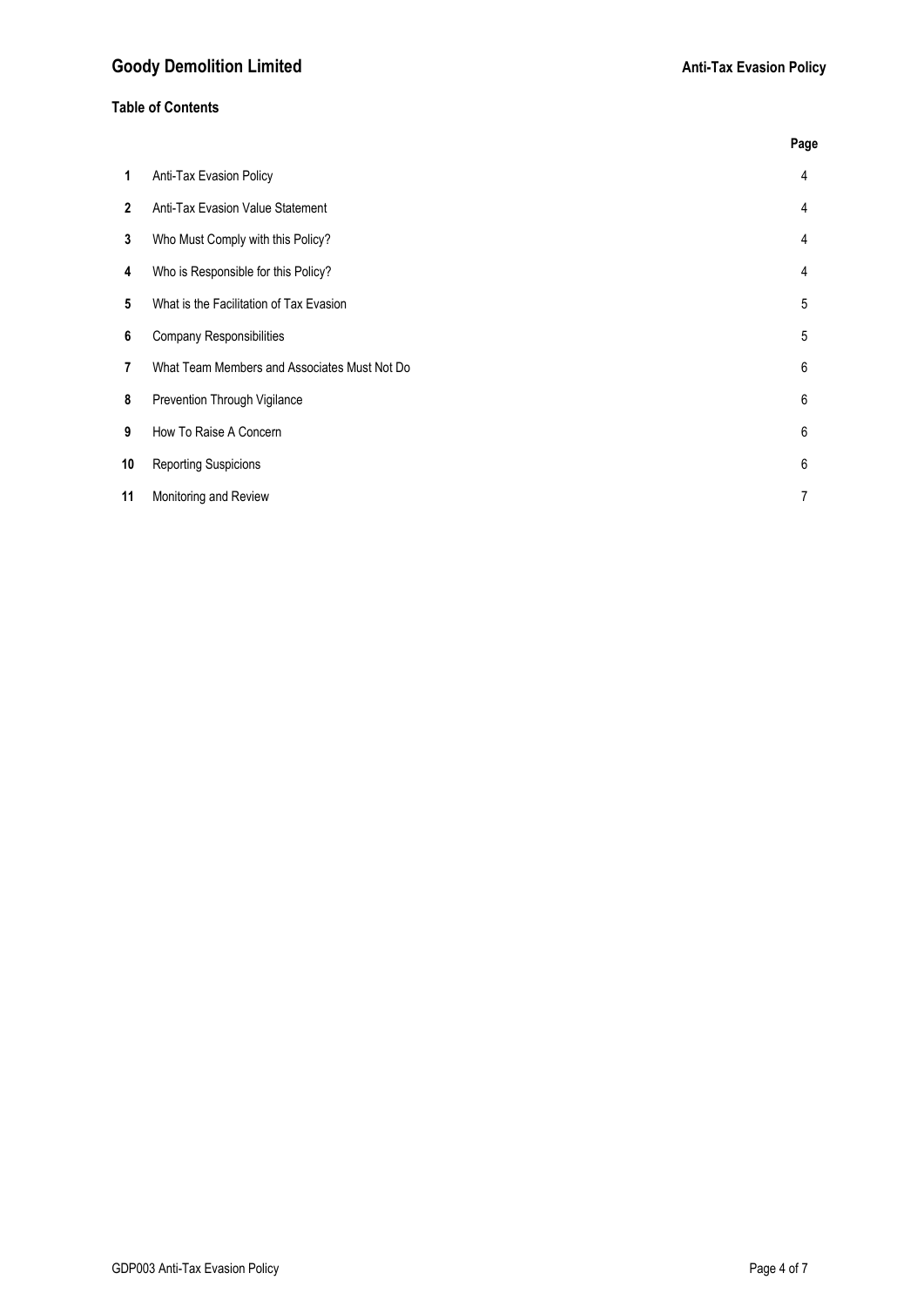#### **1 Anti-Tax Evasion Policy**

In the light of Criminal Finances Act 2017 and Government guidance ('HMRC Guidance') published in September 2017 (in the form of HMRC's publication, "Tackling tax evasion: Government guidance for the corporate offences of failure to prevent the criminal facilitation of tax evasion"), Goody Demolition Limited (GDL) has adopted a statement of our corporate value on anti-facilitation of tax evasion. It is our policy to conduct all of our business dealings in an honest and ethical manner. The value statement governs all our business dealings and the conduct of all persons or organisations who are appointed to act on our behalf.

The value statement acknowledges that the new legislation creates an onus, and obligation, on an organisation to prevent inappropriate behaviour, through adopting reasonable procedures and frameworks. We request all our employees and all who have, or seek to have, a business relationship with GDL, to familiarise themselves with our anti-tax evasion value statement and to act at all times in a way which is consistent with our anti-tax evasion value statement.

This policy should be read in conjunction with the HMRC Guidance, which can be accessed at https://assets.publishing.service.gov.uk/government/uploads/system/uploads/attachment\_data/file/672231/Tackling-tax-evasion-corporateoffences.pdf.

#### **2 Anti-Tax Evasion Value Statement**

GDL has a zero-tolerance approach to all forms of tax evasion, whether under UK law or under the law of any foreign country.

Employees and Associates of GDL must not undertake (nor take any actions which reasonably fail to prevent the entering into of) any transactions which:

- (a) cause GDL to commit a tax evasion offence; or
- (b) facilitate a tax evasion offence by a third party who is not an associate of GDL.

GDL are committed to acting professionally, fairly and with integrity in all our business dealings and relationships wherever we operate and implementing and enforcing effective systems to counter tax evasion facilitation.

At all times, business should be conducted in a manner such that the opportunity for, and incidence of, tax evasion is prevented.

#### **3 Who Must Comply with this Policy?**

This policy applies to all persons working for GDL or any contractor on our behalf in any capacity, including employees at all levels, including, but not limited to agency workers, seconded workers, volunteers, interns, contractors, external consultants, third-party representatives and business partners, sponsors or any other person associated with us, wherever located.

#### **4 Who is Responsible for this Policy?**

The GDL Board of Directors have overall responsibility for ensuring that this policy complies with our legal obligations, and our employees and associates comply with it. This policy is adopted by GDL and it may be varied or withdrawn at any time, in GDL's absolute discretion. Employees in leadership positions are responsible for ensuring those reporting to them understand and comply with this policy and are given adequate and regular training on it.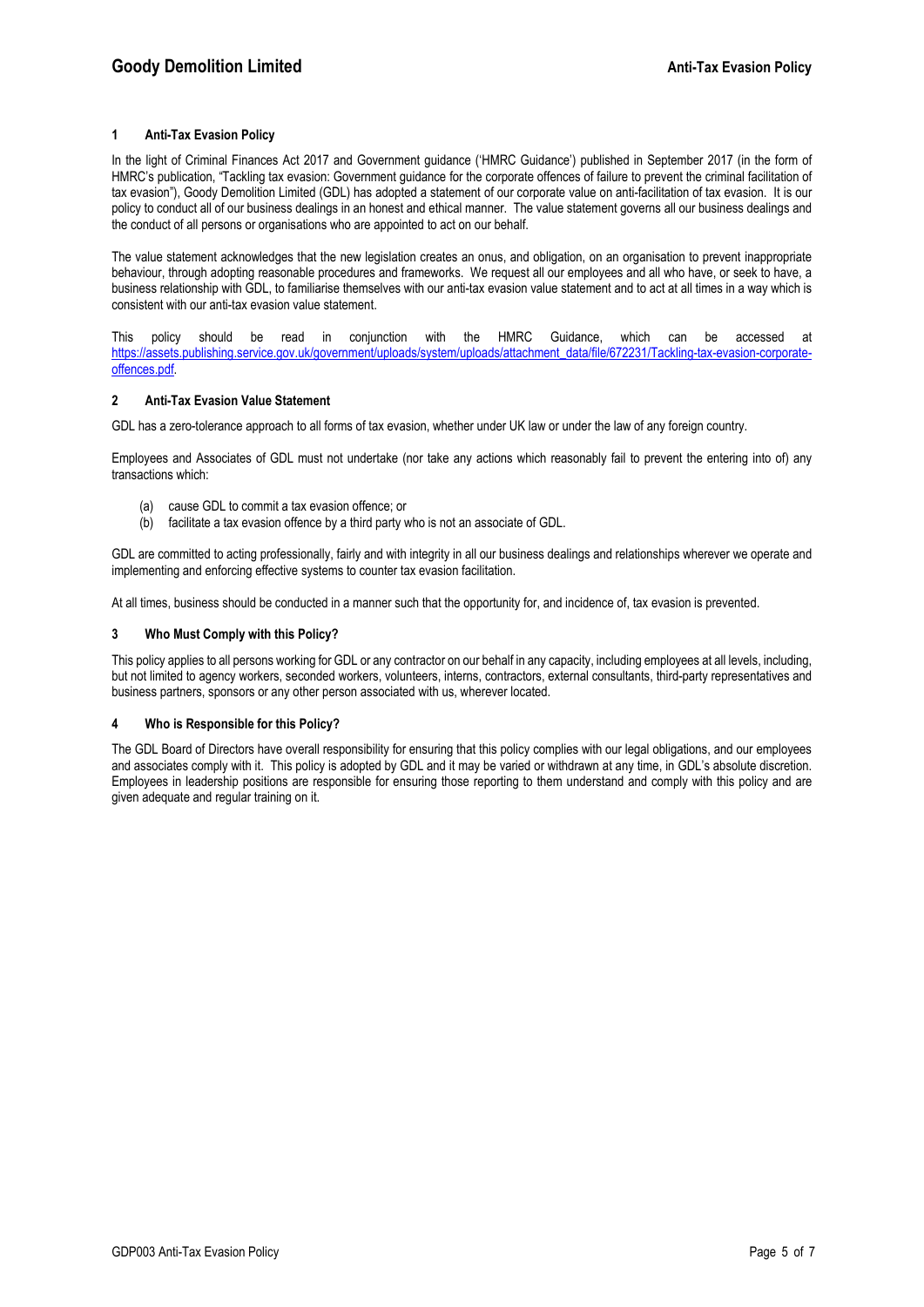## **Goody Demolition Limited Anti-Tax Evasion Policy Anti-Tax Evasion Policy Anti-Tax Evasion Policy**

#### **5 What is the Facilitation of Tax Evasion?**

#### For the purposes of this policy:

Associates includes company contractors or an agent of GDL (other than a contractor) who is acting in the capacity of an agent, or any person who performs services for and on behalf of GDL who is acting in the capacity of a person or business performing such services.

Tax Evasion means an offence of cheating (or intending to cheat) – i.e. divert funds from – the public revenue or fraudulently evading UK tax, and is a criminal offence. The offence requires an element of fraud, which means there must be deliberate action, or omission with dishonest intent. There are also statutory offences of tax evasion (such as contravening Section 72 of the Value Added Tax Act 1994 or Section 106A of the Taxes Management Act 1970) which will automatically fall to be treated as Tax Evasion for this purpose. For an offence to be committed, it is not necessary for any tax actually to be successfully evaded.

Foreign Tax Evasion means evading tax in a foreign country, provided that the conduct is an offence in that country and would be a criminal offence if committed in the UK. As with tax evasion, the element of fraud means there must be deliberate action, or omission with dishonest intent.

Tax Evasion Facilitation means being knowingly concerned in, or taking steps with a view to, the fraudulent evasion of tax (whether UK tax or tax in a foreign country) by another person, or aiding, abetting, counselling or procuring the commission of that offence. Tax evasion facilitation is a criminal offence, where it is done deliberately and dishonestly.

Tax evasion is not the same as tax avoidance or tax planning. Tax evasion involves deliberate and dishonest conduct. Tax avoidance is not illegal and involves taking steps, within the law, to minimise tax payable (or maximise tax reliefs).

Tax means all forms of UK taxation, including but not limited to corporation tax, income tax, value added tax, stamp duty, stamp duty land tax, national insurance contributions (and their equivalents in any non-UK jurisdiction) and includes duty and any other form of taxation (however described).

#### **6 Company Responsibilities**

GDL and its senior management have completed a risk assessment in accordance with Principle 1 of Section 2 of the HMRC Guidance, and GDL has established procedures governing certain transactions with third parties designed to prevent specific areas of possible tax evasion by a third party (as set out in sections 7 to 10 below). The procedures set out in this Policy have been determined in accordance with Principle 2 of Section 2 of the HMRC Guidance ("Proportionality of risk-based prevention procedures"). GDL considers itself to be a lower-risk entity, Section 4 of HMRC's Guidance refers.

Senior management of GDL acknowledge the requirement for top level commitment to adhere with the legislation, in accordance with Principle 3 of the HMRC Guidance.

GDL and its senior management are responsible for ensuring that its prevention policies and procedures are communicated, embedded and understood throughout GDL (Principle 5 of the HMRC Guidance). Having considered the legislation, HMRC Guidance, and external advice received, senior management consider that this responsibility is met by the following actions:

- All employees are required to read and familiarise themselves with this Policy and the accompanying HMRC Guidance.
- $\triangleright$  Furthermore, GDL and its senior management acknowledge their responsibility for offering employees appropriate further training to understand tax evasion, and actions to take to prevent tax evasion, where a requirement is identified by an employee themselves or by their direct or indirect supervisors. The training programme can be requested (by employees or their supervisors or managers) at any time during employment with GDL, and will be tailored to the requirements of the relevant individual.

#### **7 What Team Members and Associates Must Not Do**

Employees and Associates must at all times adhere to the GDL anti-tax evasion value statement and must ensure that they read, understand and comply with this policy.

It is not acceptable for team members and Associates to:

- a) Engage in any form of facilitating Tax Evasion or Foreign Tax Evasion
- b) Aid, abet, counsel or procure the commission of a Tax Evasion offence or Foreign Tax Evasion offence by another person;
- c) Fail to promptly report any request or demand from any third party to facilitate the fraudulent Evasion of Tax by another person, in accordance with this policy; or
- d) Engage in any other activity that might lead to a breach of this policy; or
- e) Threaten or retaliate against another individual who has refused to commit a Tax Evasion offence or a Foreign Tax Evasion offence or who has raised concerns under this policy
- f) An offence under the law of any part of the UK consisting of being knowingly concerned in, or taking steps with a view to, the fraudulent evasion of tax.

Furthermore, it is not acceptable for team members and Associates to fail to take reasonable steps prevent any of the above.